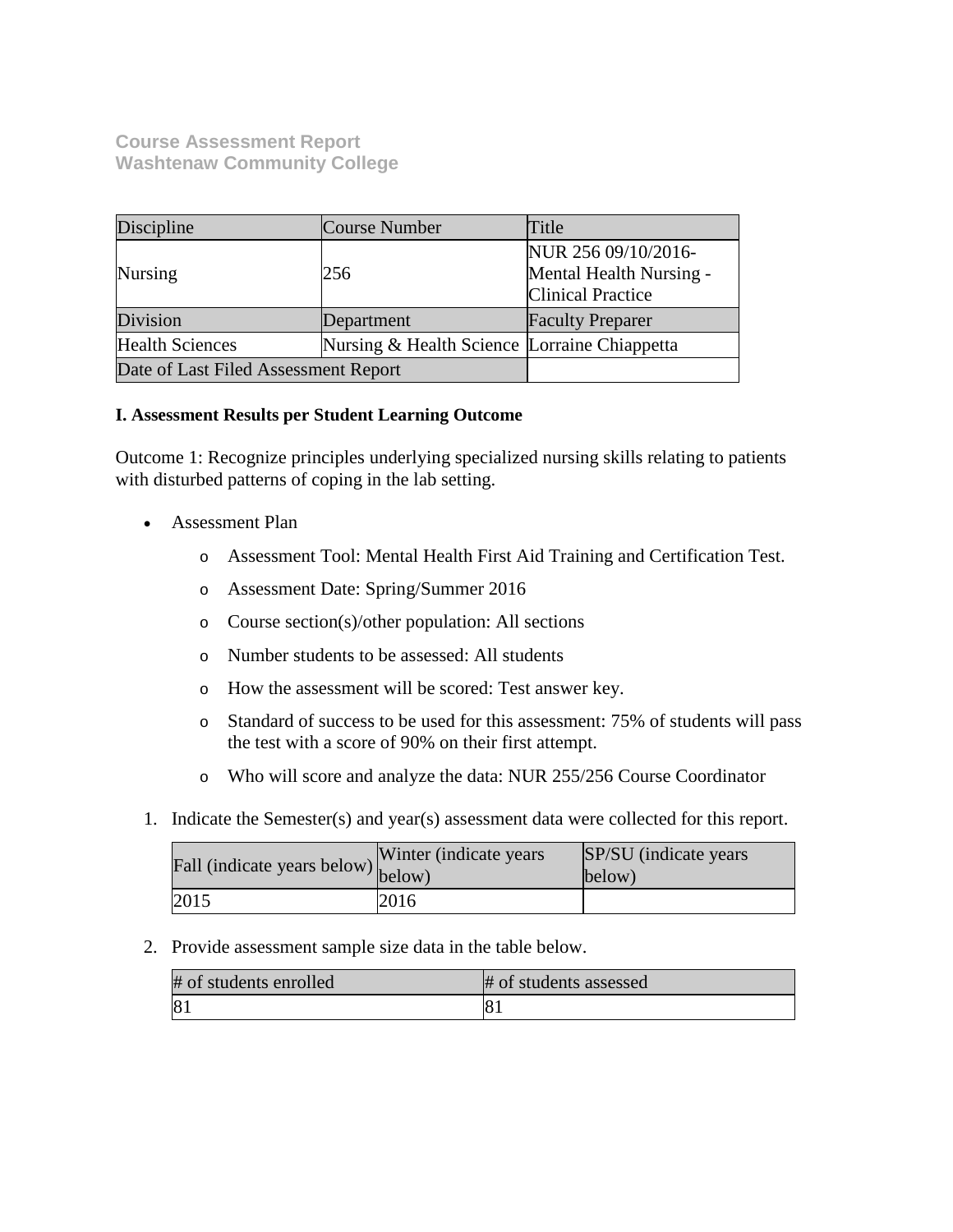3. If the number of students assessed differs from the number of students enrolled, please explain why all enrolled students were not assessed, e.g. absence, withdrawal, or did not complete activity.

All students assessed

4. Describe how students from all populations (day students on campus, DL, MM, evening, extension center sites, etc.) were included in the assessment based on your selection criteria.

The official class list was used to obtain the exact number of students.

Sign in sheet was used to verify attendance in the MHFA Training.

5. Describe the process used to assess this outcome. Include a brief description of this tool and how it was scored.

Post test results were tabulated by the course coordinator

An additional assessment tool was added: the MHFA Training and Certification Course Evaluation. The evaluation asked participants to rate achievement of course objectives and practical application skills on a 5-point scale (strongly disagree to strongly agree).

6. Briefly describe assessment results based on data collected for this outcome and tool during the course assessment. Discuss the extent to which students achieved this learning outcome and indicate whether the standard of success was met for this outcome and tool.

Met Standard of Success: Yes

100% of students earned a score of 100% on the course post-test

83% - 100% of students within each semester strongly agreed or agreed that course objectives and practical application skills were met with only 7 students out of 82 (9%) giving ratings below strongly agree/agree for achievement of course objectives.

Every student assessed "would recommend this course" per course evaluation

7. Based on your interpretation of the assessment results, describe the areas of strength in student achievement of this learning outcome.

Scores on the post tests indicate achievement of the outcome.

The Mental Health First Aid Training and Certification continues to be a valuable training/lab which serves to increase student's confidence and beginning skill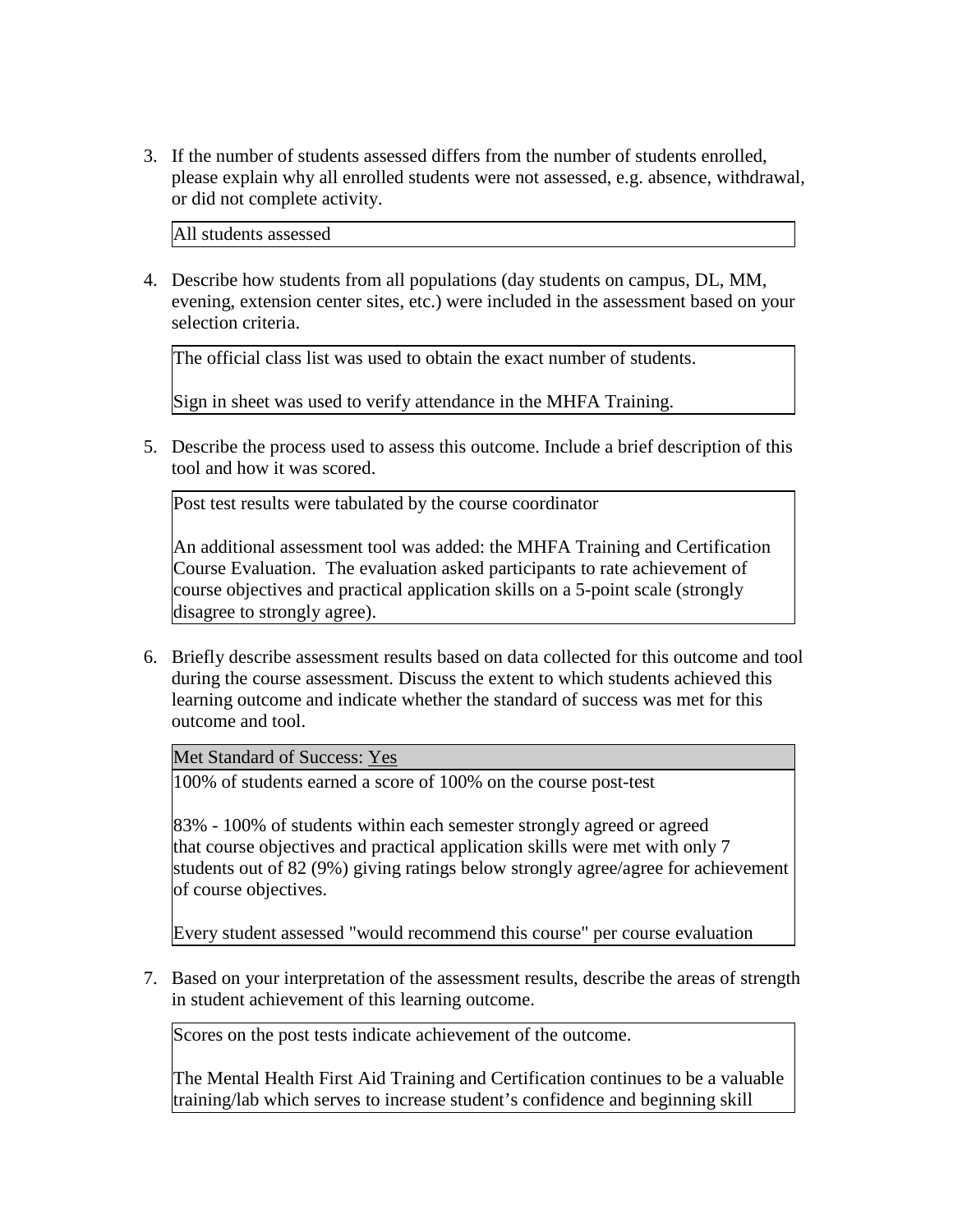development. Student comments indicate a self-report of decreased anxiety when starting this clinical experience.

8. Based on your analysis of student performance, discuss the areas in which student achievement of this learning outcome could be improved. If student met standard of success, you may wish to identify your plans for continuous improvement.

I will continue to evaluate the effectiveness of the MHFA Training and Certification through completion of the Course Evaluation.

I will continue to consider student feedback in making minor changes to the course when possible, including providing more opportunities for practice of skills.

Outcome 2: Provide safe nursing care to at least two (2) moderately complex patients with disturbed patterns of coping in a hospital- or community-based setting using the nursing process in each of the core components.

- Assessment Plan
	- o Assessment Tool: NUR 256 anecdotal records and final clinical evaluations.
	- o Assessment Date: Spring/Summer 2016
	- o Course section(s)/other population: All sections
	- o Number students to be assessed: All students
	- o How the assessment will be scored: Review of NUR 256 anecdotal records summaries/final clinical evaluations for number of P and NP.
	- o Standard of success to be used for this assessment: 90 percent of students will receive a grade of P (Pass).
	- o Who will score and analyze the data: NUR 255/256 Course Coordinator
- 1. Indicate the Semester(s) and year(s) assessment data were collected for this report.

| r'all (indicate years below) below) | Winter (indicate years) | SP/SU (indicate years)<br>below) |
|-------------------------------------|-------------------------|----------------------------------|
| 2015                                | 2016                    |                                  |

2. Provide assessment sample size data in the table below.

| # of students enrolled | # of students assessed |
|------------------------|------------------------|
| 8 <sup>2</sup>         |                        |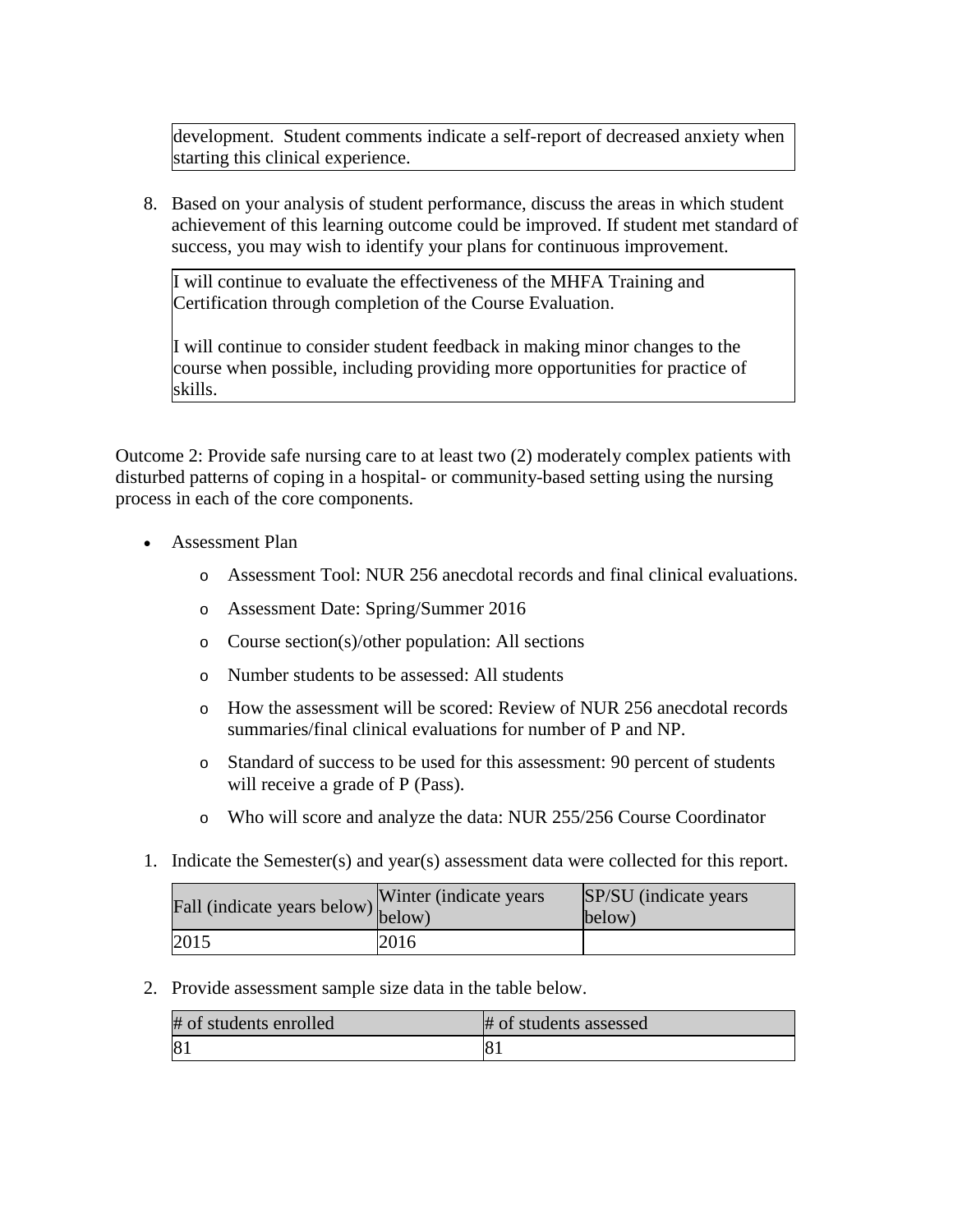3. If the number of students assessed differs from the number of students enrolled, please explain why all enrolled students were not assessed, e.g. absence, withdrawal, or did not complete activity.

All students were assessed

One clinical site evaluation was not completed.

4. Describe how students from all populations (day students on campus, DL, MM, evening, extension center sites, etc.) were included in the assessment based on your selection criteria.

Official class roster

5. Describe the process used to assess this outcome. Include a brief description of this tool and how it was scored.

The course coordinator reviewed all anecdotal notes and summary/final evaluations. Anecdotal notes are a detailed checklist of essential practices needed to provide safe nursing care. Instructors use a rating scale of 0 - 2 to measure weekly performance of each of these practices. The final evaluations are based upon the weekly evaluations.

An additional course assessment tool was added. Clinical sites were evaluated by students as to whether course objectives were met at each particular clinical site. A 5 - point Likert scale survey was used.

6. Briefly describe assessment results based on data collected for this outcome and tool during the course assessment. Discuss the extent to which students achieved this learning outcome and indicate whether the standard of success was met for this outcome and tool.

Met Standard of Success: Yes

100% students passed the course per anecdotal notes

Results of the Clinical Site evaluation indicates that many students "strongly agree/agree" that clinical sites allow them to achieve course objectives. Many also found the course personally valuable and indicated having good relationships with clinical staff. See attached.

The group home community sites had less favorable evaluations with several students checking "neutral" when asked about the clinical experience as relevant to achievement of course objectives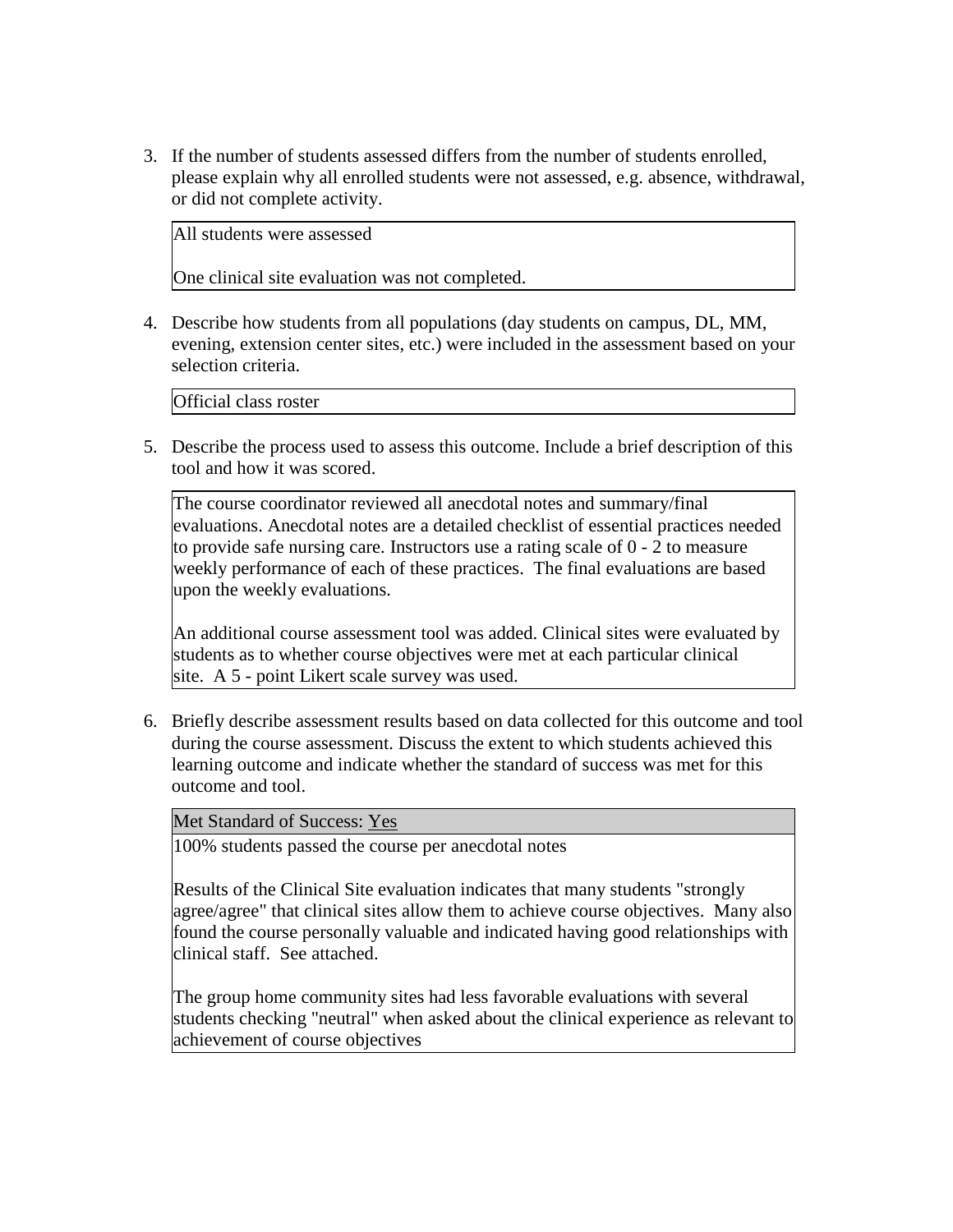7. Based on your interpretation of the assessment results, describe the areas of strength in student achievement of this learning outcome.

Student are able to achieve outcomes as evidenced by the anecdotal notes final evaluation

Most students continue to feel that most clinical sites used allow them to meet course objectives

8. Based on your analysis of student performance, discuss the areas in which student achievement of this learning outcome could be improved. If student met standard of success, you may wish to identify your plans for continuous improvement.

A variety of different clinical sites are used by students for this course. For the most part, student had a favorable response to the VAMC clinical site. Based upon additional comments on the clinical site evaluations, some students expressed some concerns about 2 of the 6 sites in the community. Other students expressed some concerns about 2 of the 4 sites in group homes. A decision was made to explore some alternative sites for the Fall 2016/ Winter 2017 academic year.

# **II. Course Summary and Action Plans Based on Assessment Results**

1. Describe your overall impression of how this course is meeting the needs of students. Did the assessment process bring to light anything about student achievement of learning outcomes that surprised you?

This course generally meets the needs of students as evidenced by the assessment tool data

Students continue to find the MHFA Training and Certification valuable and continue to find many of the clinical sites used as being instrumental in helping them achieve course objectives.

The review of anecdotal records also indicates that student did achievement course objectives

In response to some student concerns r/t clinical sites, some alternate clinical sites will be used in the upcoming semesters and will be evaluated per the clinical site evaluation survey.

2. Describe when and how this information, including the action plan, was or will be shared with Departmental Faculty.

This information will be presented to nursing faculty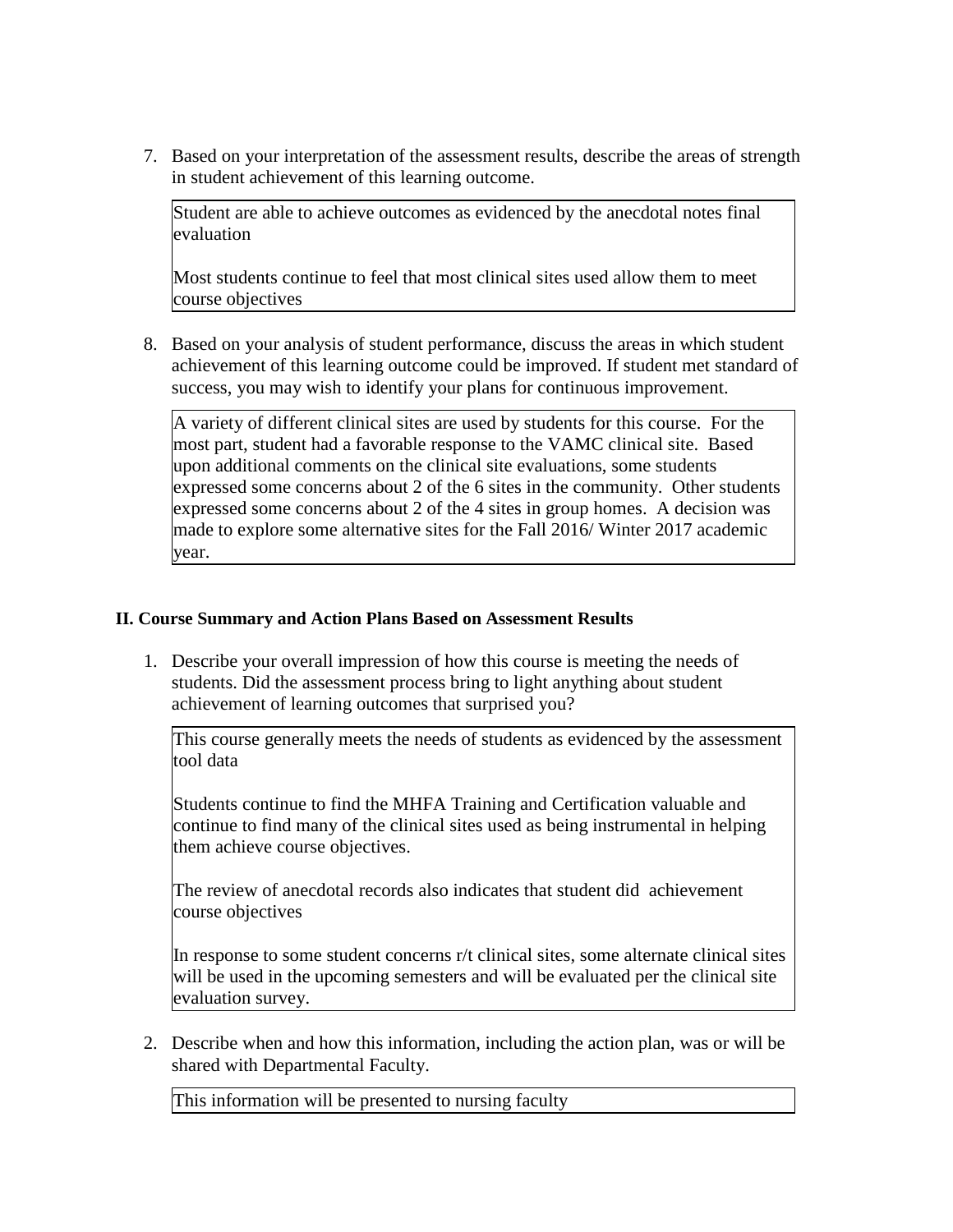# 3.

Intended Change(s)

| <b>Intended Change</b>     | Description of the<br>change                                    | Rationale                                                                                         | Implementation<br>Date |
|----------------------------|-----------------------------------------------------------------|---------------------------------------------------------------------------------------------------|------------------------|
| Other: Clinical<br>setting | Changes to some<br>clinical sites as<br>described<br>previously | To provide the best<br>possible clinical<br>sites to enable<br>students to achieve<br>course SLOs | 2016                   |

4. Is there anything that you would like to mention that was not already captured?

# **III. Attached Files**

**MHFA Course Evaluation** Clinical Site Surveys Summaries

| <b>Faculty/Preparer:</b>                          | Lorraine Chiappetta Date: 09/22/2016 |                           |
|---------------------------------------------------|--------------------------------------|---------------------------|
| <b>Department Chair:</b>                          | Mary Burns-Coral Date: 09/22/2016    |                           |
| <b>Dean:</b>                                      | <b>Valerie Greaves</b>               | <b>Date:</b> 09/23/2016   |
| <b>Assessment Committee Chair: Michelle Garey</b> |                                      | <b>Date:</b> $11/02/2016$ |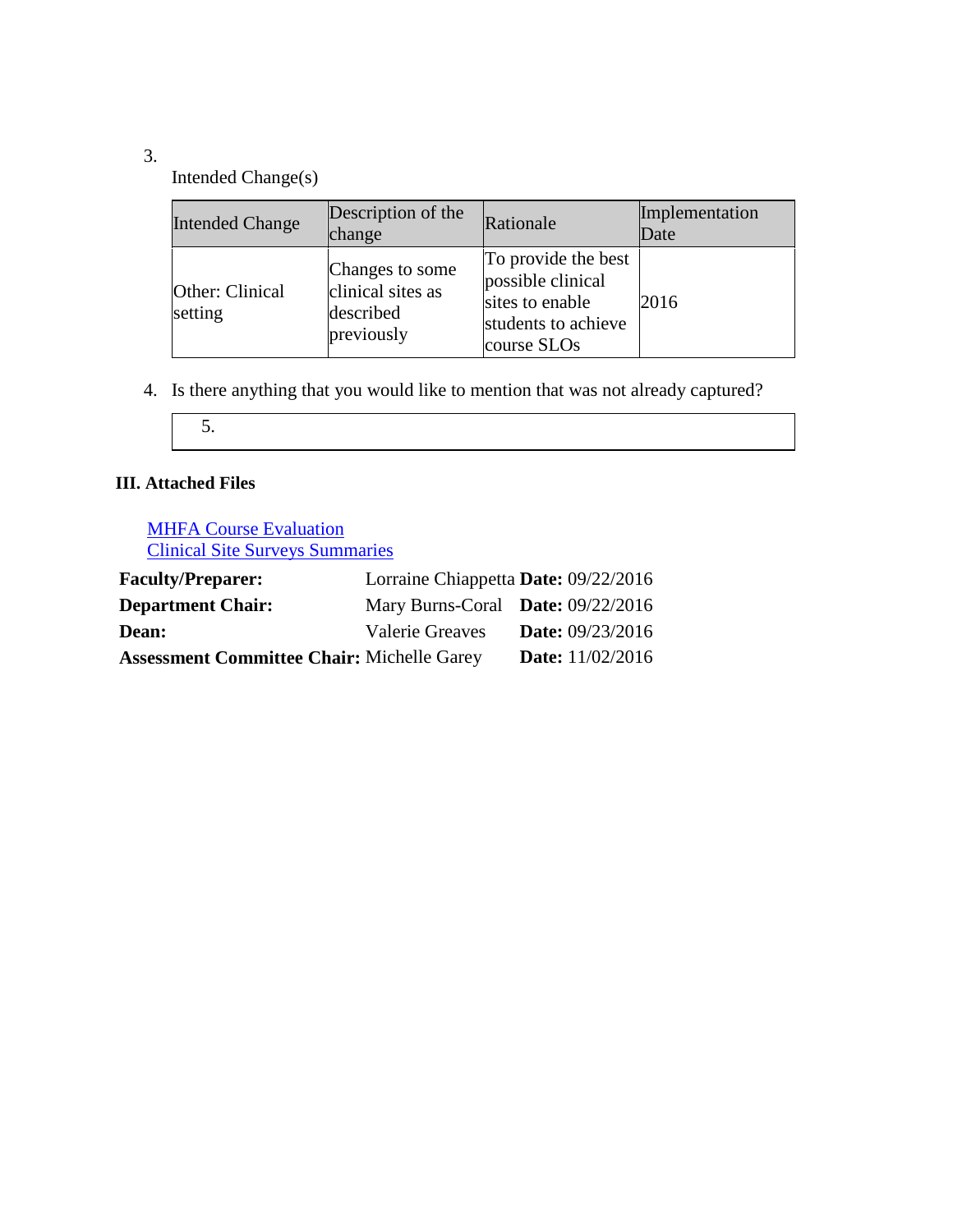**Course Assessment Report Washtenaw Community College**

| Discipline                           | <b>Course Number</b>     | Title                                                              |
|--------------------------------------|--------------------------|--------------------------------------------------------------------|
| Nursing                              | 256                      | NUR 256 08/29/2013-Mental<br>Health Nursing - Clinical<br>Practice |
| Division                             | Department               | <b>Faculty Preparer</b>                                            |
| Math, Science and Health             | Nursing & Health Science | Lorraine Chiappetta                                                |
| Date of Last Filed Assessment Report |                          |                                                                    |

# **I. Assessment Results per Student Learning Outcome**

Outcome 1: Recognize principles underlying specialized nursing skills relating to patients with disturbed patterns of coping in the lab setting.

- Assessment Plan
	- o Assessment Tool: Mental Health First Aid Training and Certification Test.
	- o Assessment Date: Spring/Summer 2013
	- o Course section(s)/other population:
	- o Number students to be assessed: 48
	- o How the assessment will be scored: Test answer key.
	- o Standard of success to be used for this assessment: 75% of students will pass the test with a score of 90% on their first attempt.
	- o Who will score and analyze the data: NUR 255/256 Course Coordinator
- 1. Indicate the Semester(s) and year(s) assessment data were collected for this report.

| Fall (indicate years below) | Winter (indicate years below) SP/SU (indicate years below) |  |
|-----------------------------|------------------------------------------------------------|--|
|                             | 2013                                                       |  |

2. Provide assessment sample size data in the table below.

| # of students enrolled | # of students assessed |
|------------------------|------------------------|
|                        | 40                     |

3. If the number of students assessed differs from the number of students enrolled, please explain why all enrolled students were not assessed, e.g. absence, withdrawal, or did not complete activity.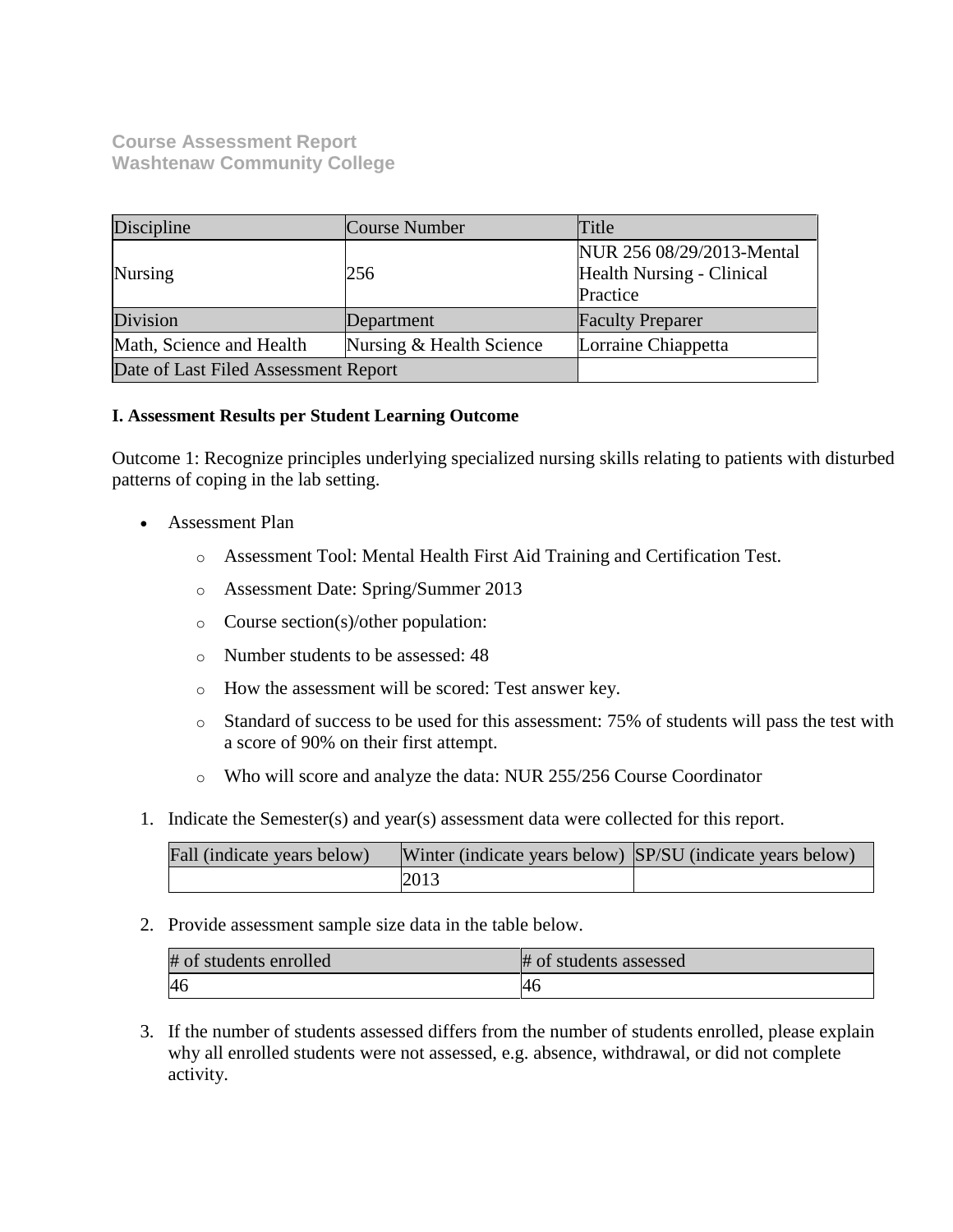All students were assessed.

4. Describe how students from all populations (day students on campus, DL, MM, evening, extension center sites, etc.) were included in the assessment based on your selection criteria.

The official class list was used to obtain the exact number of students.

A sign-in sheet was used to verify attendance in the MHFA Training and Certification.

5. Describe the process used to assess this outcome. Include a brief description of this tool and how it was scored.

Post-test results were tabulated by the course coordinator.

An additional assessment tool was added: the MHFA Training and Certification Course Evaluation. The evaluation asked participants to rate achievement of course objectives and practical application skills on a 5-point scale (strongly disagree to strongly agree).

6. Briefly describe assessment results based on data collected for this outcome and tool during the course assessment. Discuss the extent to which students achieved this learning outcome and indicate whether the standard of success was met for this outcome and tool.

Met Standard of Success: Yes

100% of students earned a score of 100% on the course post-test.

90 - 100% of students strongly agreed or agreed that course objectives and practical application skills were met.

7. Based on your interpretation of the assessment results, describe the areas of strength in student achievement of this learning outcome.

The Mental Health First Aid Training and Certification continues to be a valuable training which serves to increase students' confidence and beginning skill development.

8. Based on your analysis of student performance, discuss the areas in which student achievement of this learning outcome could be improved. If student met standard of success, you may wish to identify your plans for continuous improvement.

I will continue to evaluate the effectiveness of the MHFA Training and Certification through completion of the Course Evaluation.

Outcome 2: Provide safe nursing care to at least two (2) moderately complex patients with disturbed patterns of coping in a hospital- or community-based setting using the nursing process in each of the core components.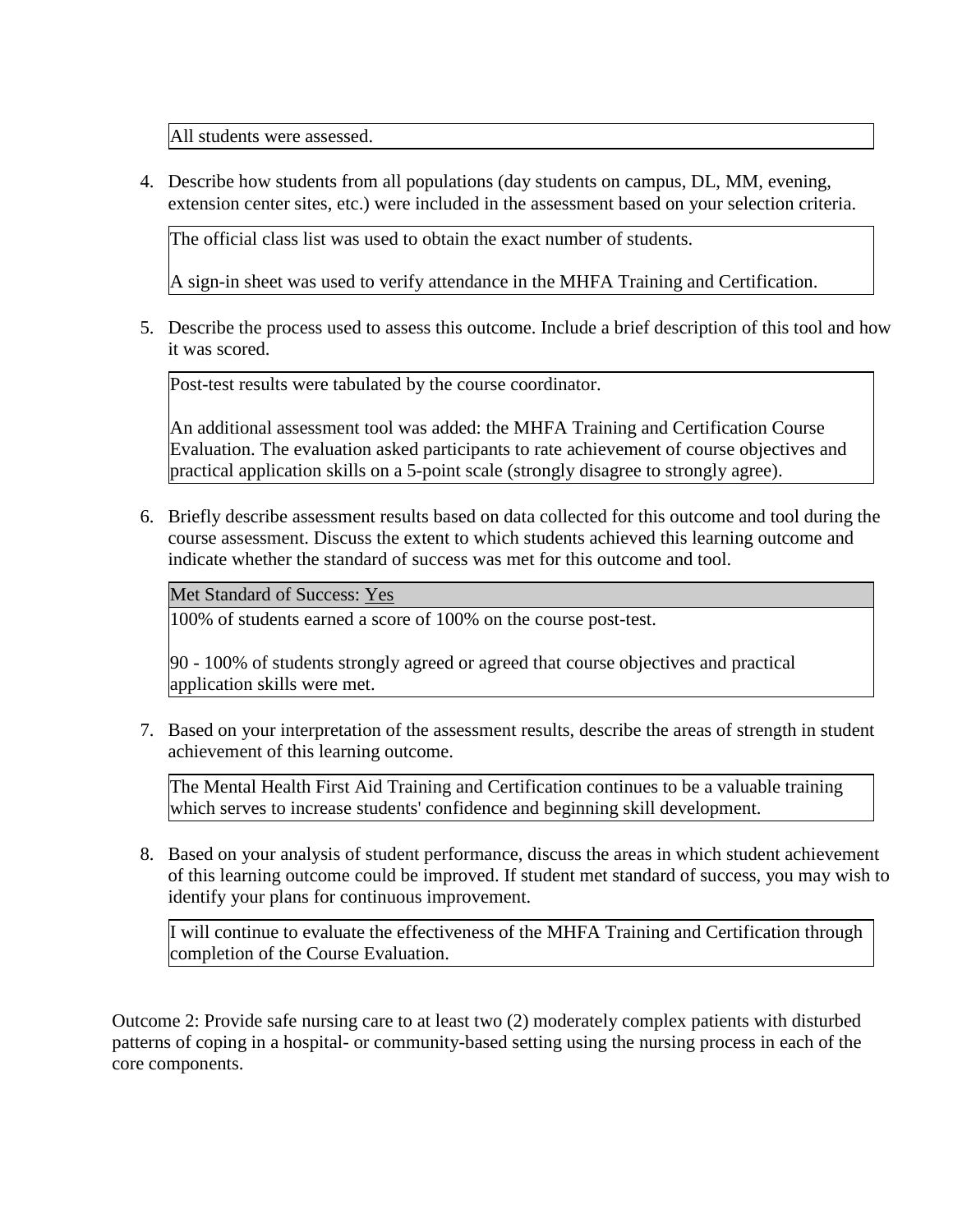- Assessment Plan
	- o Assessment Tool: NUR 256 anecdotal records and final clinical evaluations.
	- o Assessment Date: Spring/Summer 2013
	- o Course section(s)/other population:
	- o Number students to be assessed: 48
	- o How the assessment will be scored: Review of NUR 256 anecdotal records summaries/final clinical evaluations for number of P and NP.
	- o Standard of success to be used for this assessment: 90 percent of students will receive a grade of P (Pass).
	- o Who will score and analyze the data: NUR 255/256 Course Coordinator
- 1. Indicate the Semester(s) and year(s) assessment data were collected for this report.

| Fall (indicate years below) | Winter (indicate years below) SP/SU (indicate years below) |  |
|-----------------------------|------------------------------------------------------------|--|
|                             | 2013                                                       |  |

2. Provide assessment sample size data in the table below.

| # of students enrolled | # of students assessed |  |  |
|------------------------|------------------------|--|--|
| 46                     | 40                     |  |  |

3. If the number of students assessed differs from the number of students enrolled, please explain why all enrolled students were not assessed, e.g. absence, withdrawal, or did not complete activity.

All students were assessed.

4. Describe how students from all populations (day students on campus, DL, MM, evening, extension center sites, etc.) were included in the assessment based on your selection criteria.

All students in all sections were assessed.

5. Describe the process used to assess this outcome. Include a brief description of this tool and how it was scored.

The course coordinator reviewed all anecdotal notes summary/final evaluations.

An additional course assessment tool was added. Clinical sites were evaluated by students as to whether course objectives were met at the particular sites.

6. Briefly describe assessment results based on data collected for this outcome and tool during the course assessment. Discuss the extent to which students achieved this learning outcome and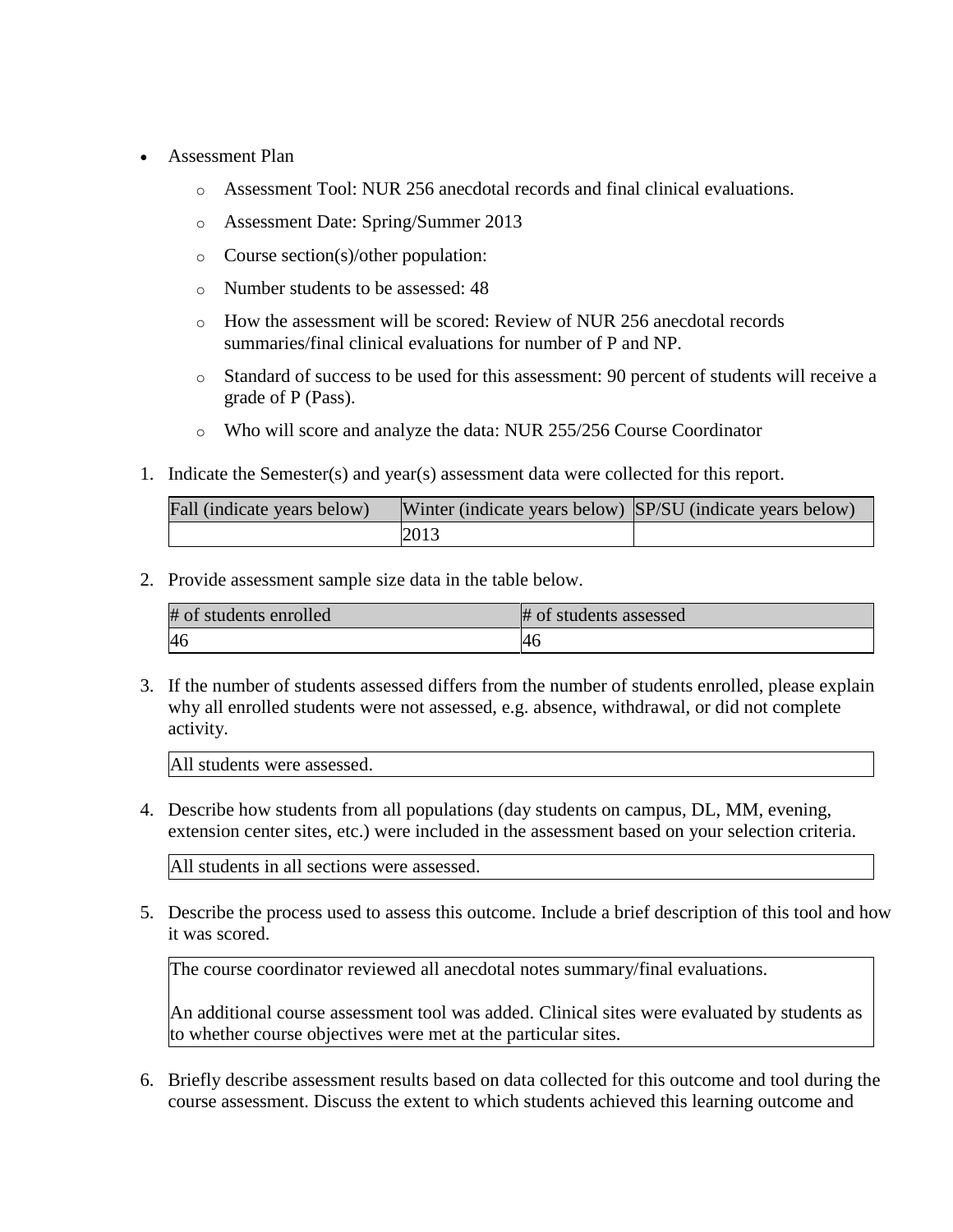indicate whether the standard of success was met for this outcome and tool.

Met Standard of Success: Yes

100% students passed the course per anecdotal notes.

Results of the Clinical Site evaluation indicate that all students rated the sites as strongly agree/agree or neutral regarding clinical sites as being relevant to course objectives, finding the course personally valuable and as having good relationships with clinical staff. See attached.

7. Based on your interpretation of the assessment results, describe the areas of strength in student achievement of this learning outcome.

Students are able to achieve outcomes as evidenced by the anecdotal notes final evaluation.

Students continue to feel that clinical sites allow them to meet course objectives.

8. Based on your analysis of student performance, discuss the areas in which student achievement of this learning outcome could be improved. If student met standard of success, you may wish to identify your plans for continuous improvement.

The standard is met. No plans for change at this time.

# **II. Course Summary and Action Plans Based on Assessment Results**

1. Describe your overall impression of how this course is meeting the needs of students. Did the assessment process bring to light anything about student achievement of learning outcomes that surprised you?

This course meets the needs of students as evidenced by the assessment tool data.

Students continue to find the MHFA Training and Certification valuable and continue to find the clinical sites used as being instrumental in helping them achieve course objectives.

2. Describe when and how this information, including the action plan, was or will be shared with Departmental Faculty.

This information will be presented to nursing faculty.

3.

Intended Change(s)

| <b>Intended Change</b> | Description of the<br>change | Rationale | Implementation Date |
|------------------------|------------------------------|-----------|---------------------|
| No changes intended.   |                              |           |                     |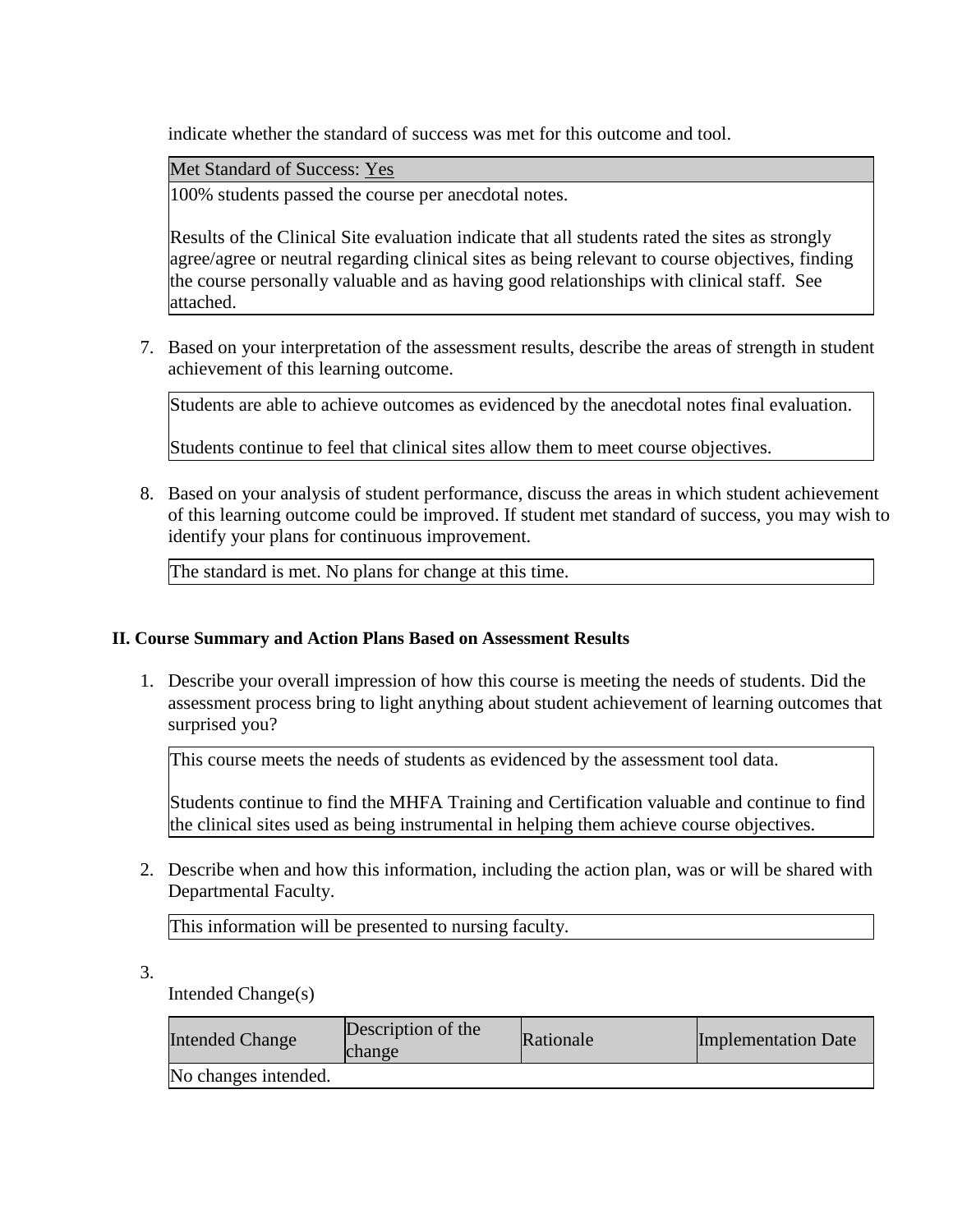4. Is there anything that you would like to mention that was not already captured?

# **III. Attached Files**

 $\blacksquare$ 

**[MHFA Course Evaluation](documents/Mental%20Health%20First%20Aid%2012%20hr%20Course%20Eval%20W%202013%20A.docx) [MHFA Course Evaluation](documents/W13H%2012h%20Course%20Evaluation%20March%202013.doc)** [Clinical Site Evaluations](documents/W_2013_H_Clinical_site_Evaluation.xlsx) [Clinical Site Evaluations](documents/Copy%20of%20Clinical_site_Evaluation_NUR%20256_W13(A).xlsx)

| <b>Faculty/Preparer:</b> Lorraine Chiappetta      |  | <b>Date:</b> $9/3/13$   |
|---------------------------------------------------|--|-------------------------|
| <b>Department Chair:</b> Vickie Salter            |  | <b>Date:</b> $9/5/13$   |
| <b>Dean:</b> Martha Showalter                     |  | <b>Date:</b> $9/24/13$  |
| <b>Assessment Committee Chair:</b> Michelle Garey |  | <b>Date:</b> $10/17/13$ |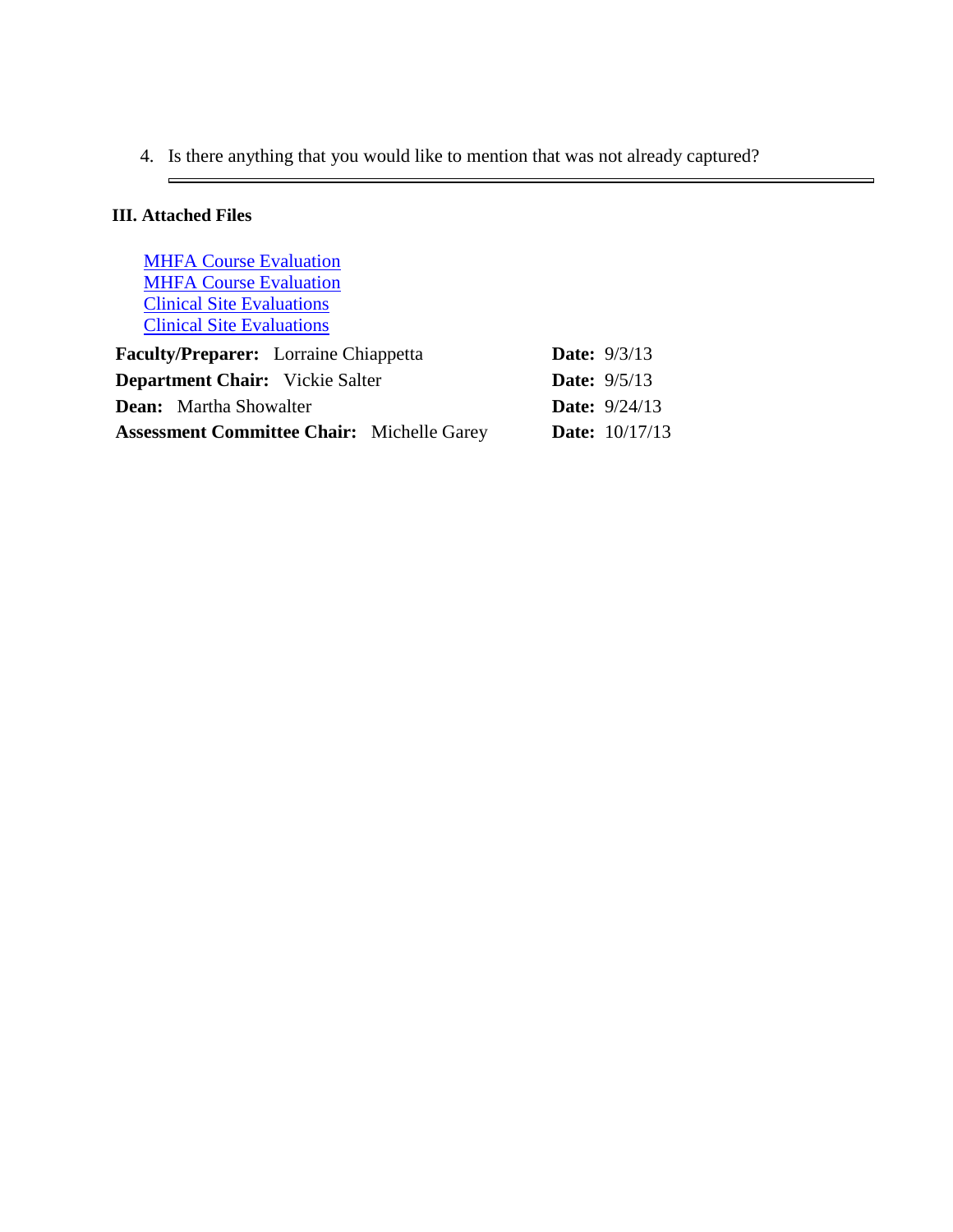# **WASHTENAW COMMUNITY COLLEGE**

 $\times$ 

## **COURSE ASSESSMENT REPORT**

### I. Background Information

1. Course assessed:

Course Discipline Code and Number: NUR 256

Course Title: Mental Health Nursing - Clinical Practice Division/Department Codes: 15200 HAT/NHSD

2. Semester assessment was conducted (check one):

| l Fall 20 |  |
|-----------|--|
| Winter 20 |  |

 $\boxtimes$  Spring/Summer 2010

- 3. Assessment tool(s) used: check all that apply.
	- $\Box$  Portfolio
	- Standardized test

Other external certification/licensure exam (specify):

 $\vert$  Survey

 $\Box$  Prompt

- $\Box$  Departmental exam
- $\Box$  Capstone experience (specify):
- $\boxtimes$  Other (specify): Test/quiz and Anecdotal Notes
- 4. Have these tools been used before?
	- $\Box$  Yes

 $\boxtimes$  No - New since fall 2006

If yes, have the tools been altered since its last administration? If so, briefly describe changes made.

- 5. Indicate the number of students assessed/total number of students enrolled in the course. Since the last MSF revision - 6 semesters used for assessment (F07, W08, F08, W09, F09, W2010) **ENROLLMENT - Total: 249 ASSESSED - Total: 249**
- 6. Describe how students were selected for the assessment. All students are used for the assessment

## **II. Results**

Briefly describe the changes that were implemented in the course as a result of the previous assessment.  $1.$ N/A - this is the first course assessment since MSF was revised in 2007

Lab hours were expanded to 12 hours. This number of hours is consistent with other nursing courses. More skills were added to the lab hours.

- List each outcome that was assessed for this report exactly as it is stated on the course master syllabus. 2.
	- 1. Correctly recognize principles underlying specialized nursing skills relating to patients with disturbed patterns of coping in the lab setting
	- 2. Provide safe nursing care to at least (2) moderately complex patients with disturbed patterns of coping in the hospital and the community - based setting using the nursing process in each of the core components
- Briefly describe assessment results based on data collected during the course assessment, demonstrating the  $3.$ extent to which students are achieving each of the learning outcomes listed above. Please attach a summary of the data collected.

100% of students (255) received a pass score on the NUR 256 quizzes on the first attempt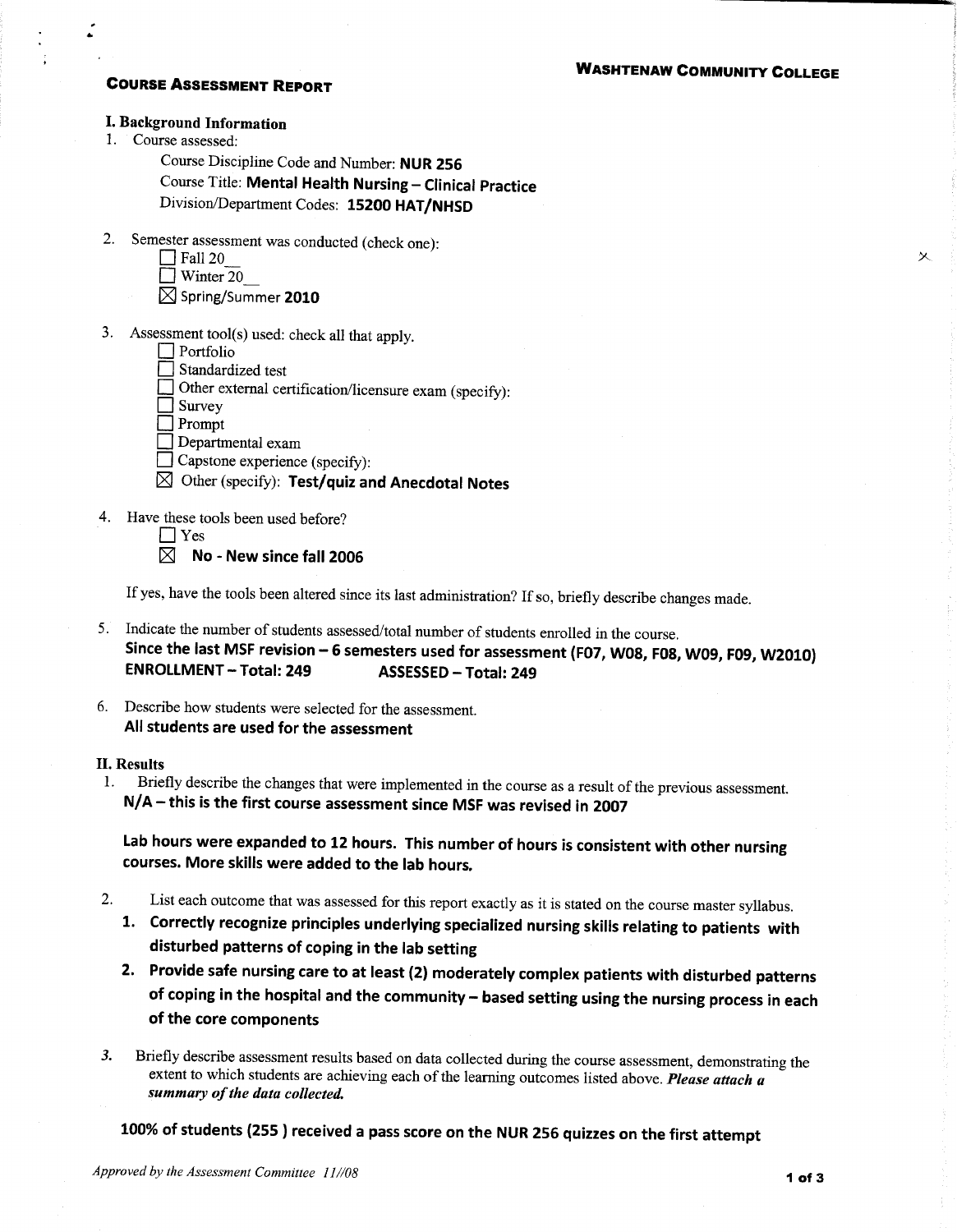## **COURSE ASSESSMENT REPORT**

253 students (99.2%) of students received a "P" in clinical based upon anecdotal records (1 NP and 1 Withdrawal)

- For each outcome assessed, indicate the standard of success used, and the percentage of students who  $4.$ achieved that level of success. Please attach the rubric/scoring guide used for the assessment.
	- 1. Correctly recognize principles underlying specialized nursing skills relating to patients disturbed patterns of coping in the lab setting.
		- The standard was that 75 % of students will receive a passing score of 90 % or better on their first attempt. .. ontrome met
	- 2. Provide safe nursing care to at least (2) moderately complex patients with disturbed patterns of coping in the hospital and the community - based setting using the nursing process in each of the core components. .. outcome met
		- The standard was 90 % of student achieve a grade of "Pass" on the final evaluations.
- Describe the areas of strength and weakness in students' achievement of the learning outcomes shown in 5. assessment results.

Strengths: Standards of success were met for both course outcomes.

Weaknesses: Anecdotally, students identified high anxiety levels and feelings of lack of competence in the clinical setting in the orientation or the first days of the course.

## III. Changes influenced by assessment results

1. If weaknesses were found (see above) or students did not meet expectations, describe the action that will be taken to address these weaknesses.

Lab hours were expanded to 12 hours. This number of hours is consistent with other nursing courses. More skills were added to the lab hours.

2. Identify intended changes that will be instituted based on results of this assessment activity (check all that apply). Please describe changes and give rationale for change.

a.  $\boxtimes$  Outcomes/Assessments on the Master Syllabus

Change/rationale: All students will receive Mental Health First Aid Certification. Certification is conferred by students attending a 12 hour evidence-based program. A post-test will be administered at the end of the training. 75 % of students must achieve a score of 90 % or better on the first attempt.

- $\mathbf{b}$ .  $\Box$  Objectives/Evaluation on the Master Syllabus Change/rationale:
- c.  $\Box$  Course pre-requisites on the Master Syllabus Change/rationale:
- d.  $\Box$  1<sup>st</sup> Day Handouts Change/rationale:
- e.  $\Box$  Course assignments Change/rationale:
- f.  $\Box$  Course materials (check all that apply)  $\Box$  Textbook  $\Box$  Handouts

Please return completed form to the Office of Curriculum & Assessment, SC 247.

Approved by the Assessment Committee 11/08